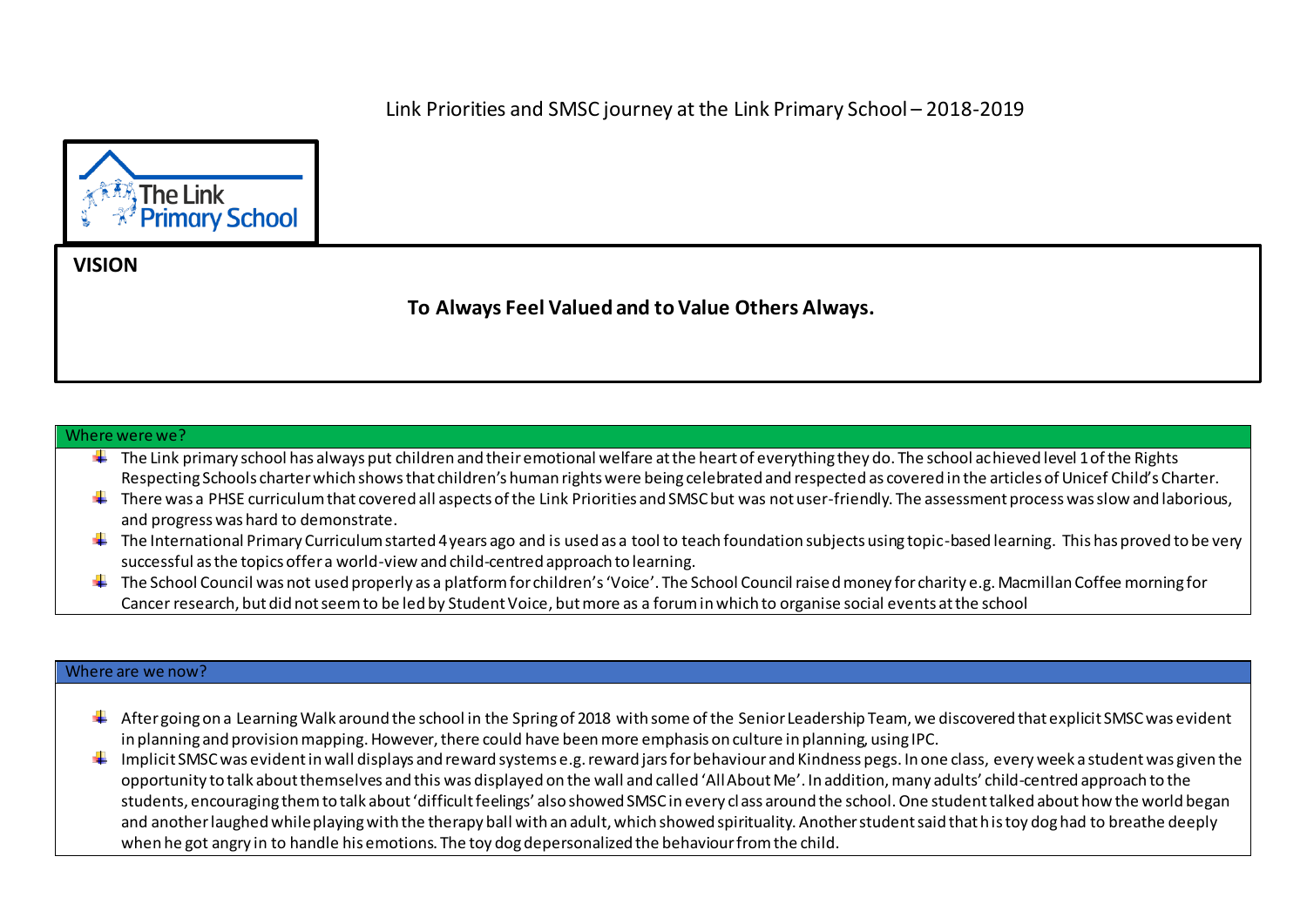- In another class, a template of different aspects of a child's day was put in the home-school books e.g. areas of celebration and areas of concern. In addition, in this class, students had emotions symbols on their desks to choose from if having a difficult time communicating.
- $\ddot{\phantom{a}}$  Although there were spiritual parts to each child's day, including assemblies, this did not form part of the Link Priorities assessment procedure.
- $\ddot{\phantom{a}}$  The Link Priorities format has emerged from the previous form of PSHE assessment and is user-friendly. The Link Priorities are assessed and evaluated termly and have proved to be user-friendly.
- a. Data evaluation ensures that disadvantages are minimised.
- Provision mapping outlines what each student is entitled too on their EHCP. Each class builds their timetable around this therapy provision.
- $\ddot{\phantom{1}}$  EHCPs are now written with an emphasis on the needs, barriers and provision for each child.
- Each class as an individual set of class values adapted to meet the needs of that cohort of children. These values are displayed in all classes. ۰.
- $\ddotplus$  The IPC has now developed into a Spiral Curriculum including health, e-safety and relationships. This is particularly relevant in terms of safe-guarding e.g. Prevent.
- $\ddotplus$  A new 'sandwich' approach to marking has been introduced. This means that the students are evaluated against their understand ing of the concept and process of each lesson and where each child gets stuck. The children are therefore given the opportunity for independent learning interspersed with teaching.
- $\ddot{\phantom{a}}$  The Link Priorities do not cover areas such as spirituality, physical health including exercise and food intake.
- ÷ Pictures of Me is an intervention that allows the students to value themselves and understand their diagnosis. This is an on-going and successful intervention.
- Generalising skills using off-site locations is an area that is rapidly developing. ۰.
- There is now a new cohort of students whose needs are an area for development. ۰.
- The Theory of Mind awareness and strategies used are a strength of the school.
- $\ddotplus$  Zones of Regulation and Comic Strip Conversations are strategies that have just been introduced and are positive tools to be used with the new cohort of students.

## Where do we want to be?

- 1. Adapt the Link Priorities to includehealth, fitness and food intake.
- 2. Adapt the Link Priorities to include Spiritual Development
- 3. Embed the Spiral Curriculum.
- 4. Develop the School Council to give Student Voice a platform.
- 5. In the next three years, a school annexe could be introduced where Demand Avoidant students would be able to access a 1:1 child-centred curriculum including strategies such as a running commentary by an adult, emphasis on developing self-esteem to enable learning and no direct demands.

| How will we get there? |                                                               |         |              |                                                  |  |  |
|------------------------|---------------------------------------------------------------|---------|--------------|--------------------------------------------------|--|--|
| Target                 | Action                                                        | Lead    | Timescale    | Impact (by July 2019)                            |  |  |
| To adapt the Link      | Teachers' meeting in which the adaptations will be discussed. | Frances | Autumn term  | Link Priorities will include health, fitness and |  |  |
| Priorities to meet the |                                                               |         | 2018/ Spring | food intake as well as Spiritual Development.    |  |  |
| needs of the new       |                                                               |         | term 2019    | These areas will be assessed and evaluated       |  |  |
| cohort of students.    |                                                               |         |              | regularly.                                       |  |  |